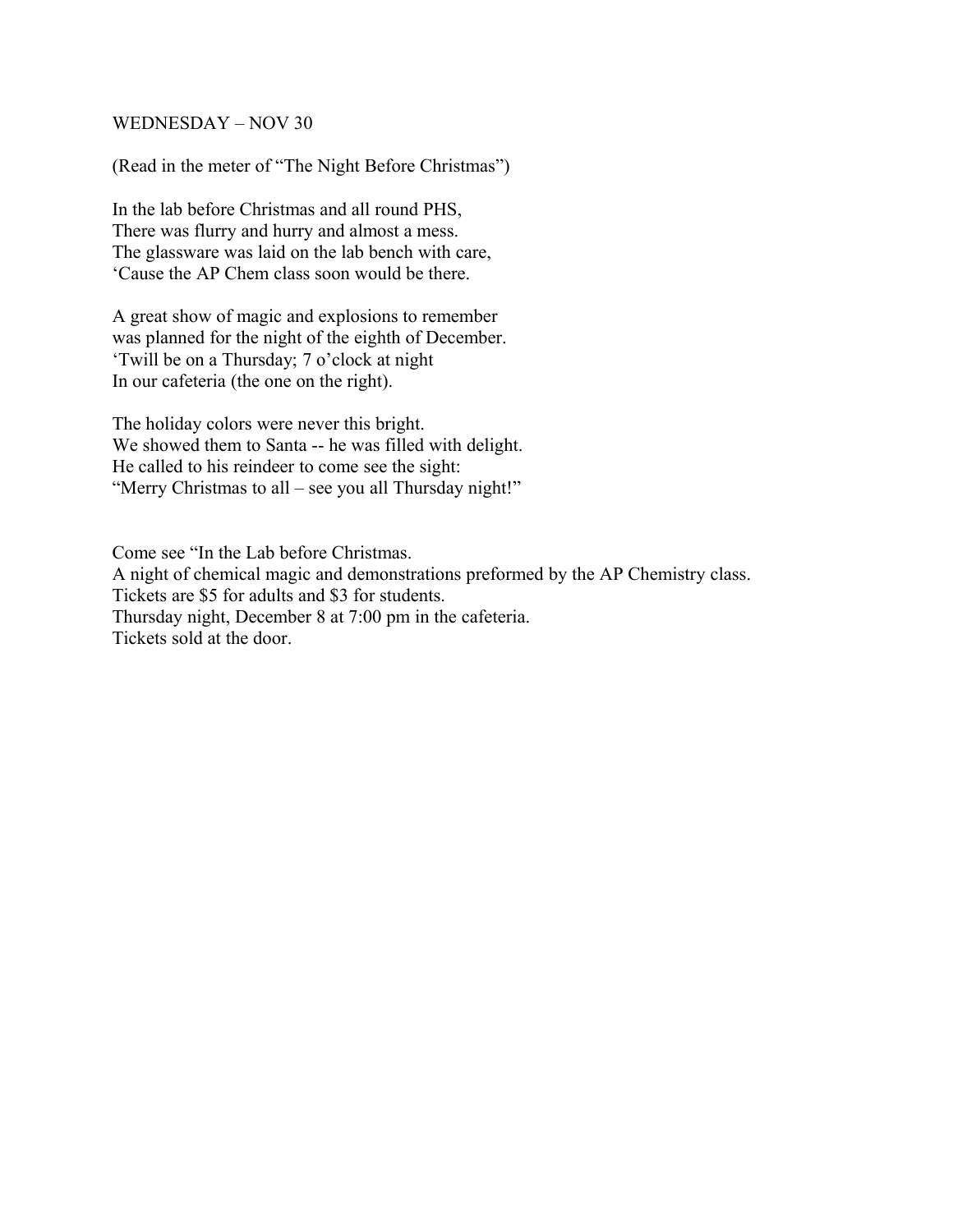THURSDAY: DEC 1

H: I hear they're really going to do it!

A: Do what?

H: Blow it up.

A: Blow what up?

H: The school, they're all saying there will be lots of explosions, and fire, and smoke, and ...

A: And they're telling everyone?

H: Yes, its going to be Thursday, December 8 at 7:00 pm.

A: Everyone already knows its Thursday, December 8? Won't they get caught?

H: Well, they say they want everyone to come – and they're selling tickets at the door.

A: That's crazy, who would invite everyone to see the school explode, do they want to get caught?

H: No, they just want to show off some chemical magic and exciting demonstrations. It's the AP Chemistry class, "In the Lab before Christmas."

A: You mean the ighth annual night of chemical magic and fun? Tickets are only \$3 for students and \$5 for adults.

H: Right, and its in the cafeteria. The only sad thing is, I'm afraid the school will still be here the next day, and that means I'll have to do my homework anyway.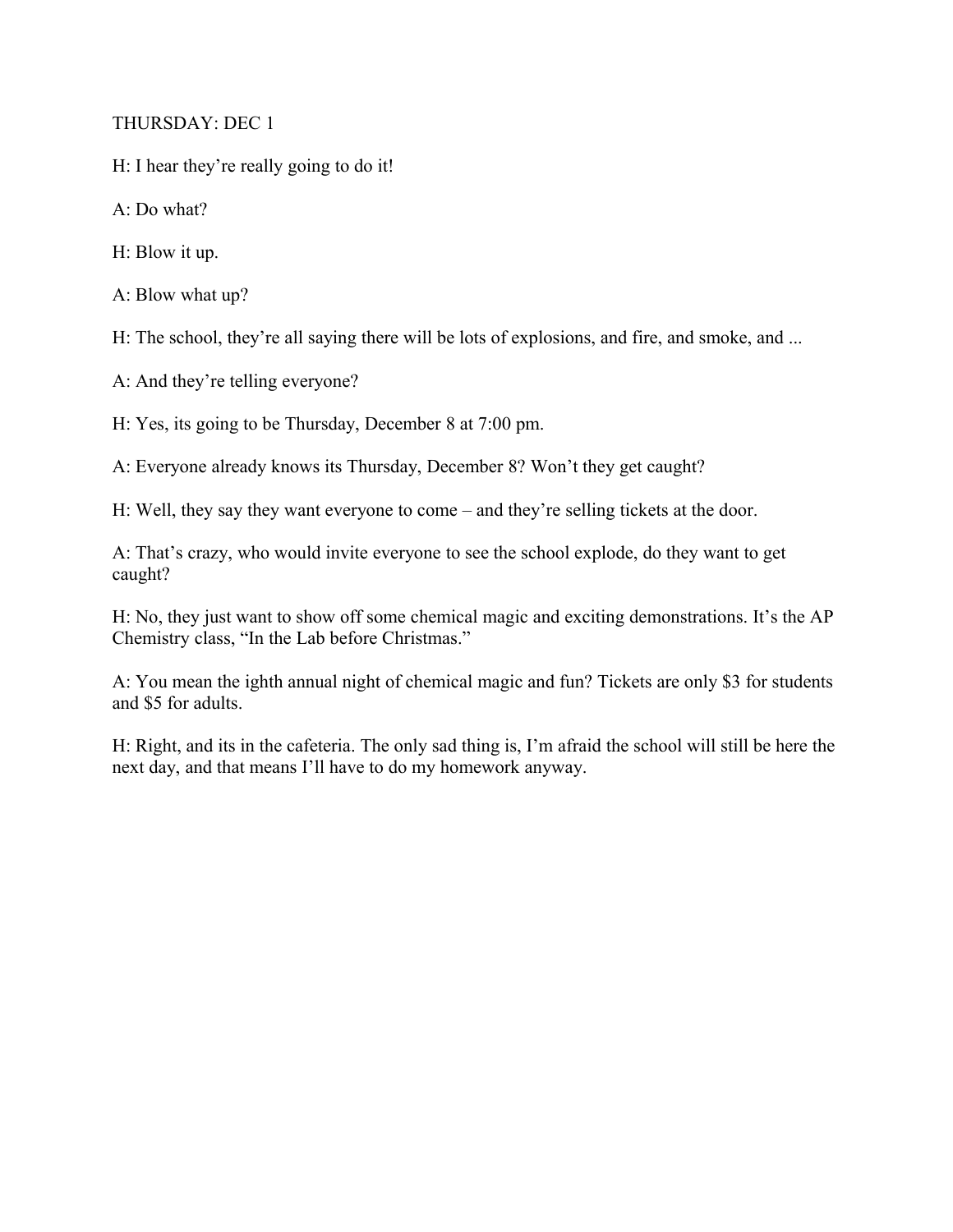MONDAY – DEC 5

(Read like an add for Monster Truck Rally, or some such thing)

Thursday ... Thursday ... Thursday ... The BIGGEST explosions; The BRIGHTEST fires; The MOST DAZZLING displays of chemical magic; and its HERE ... HERE ... HERE in the cafeteria. Its "The LAB before CHRISTMAS."

The AP Chemistry class will unlock the mysteries of the universe in a blinding show of pyrotechnics and chemical magic that will thrill and amaze you.

That's Thusday night, December 8, at 7:00 pm. Get your tickets at the door. Students \$3 and adults only \$5. BE THERE ... Be there ... BE THERE!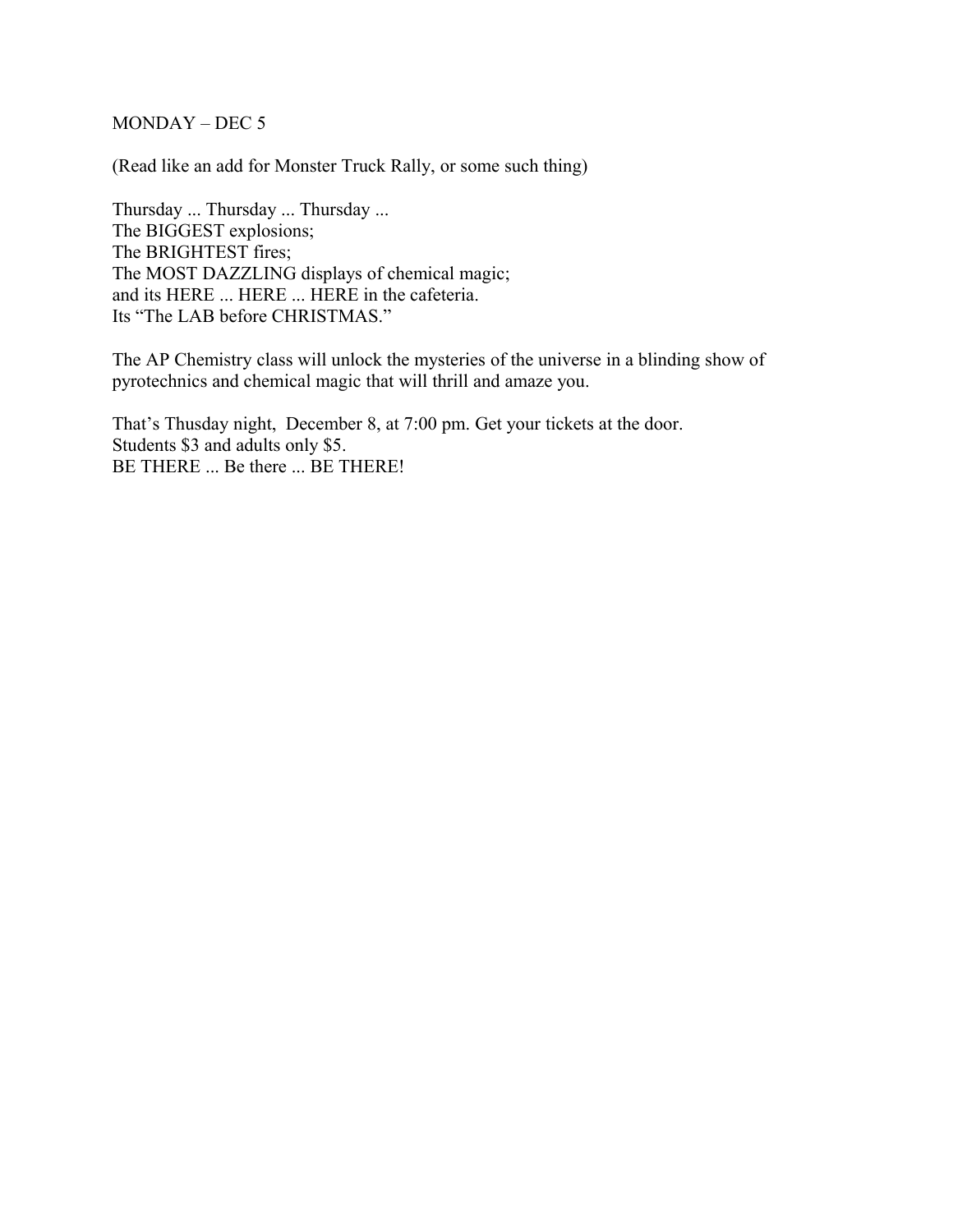## ANY OPEN DATE

A: You'll never belive what I heard about Mr. Licata!

B: What?

A: He is teaching his students to be members of that awful group.

B: What group? Chemists?

A: No , you know, the ones who blow things up and go around shooting everyone. And their going to practice on the cafeteria!

B: Oh, you mean the terrorists, Al Quaeda?

A: Yeah, that's them, and Mr. Licata . . .

B: No, you have it wrong, he isn't teaching them about Al QUAEDa, he's teaching them about alCHEMy.

A: What's that?

B: Its where you turn base metals like lead or copper into gold, or simple solutions into silver. Its part of the seventh annual "Lab Before Christmas."

A: Well, I know all about that. They have explosions, and fireworks, and chemical magic.

B: Right, at its in the cafeteria on Thursday night December 9 at 7:00 pm. Students can buy tickets at the door for just \$3, and adults for \$5.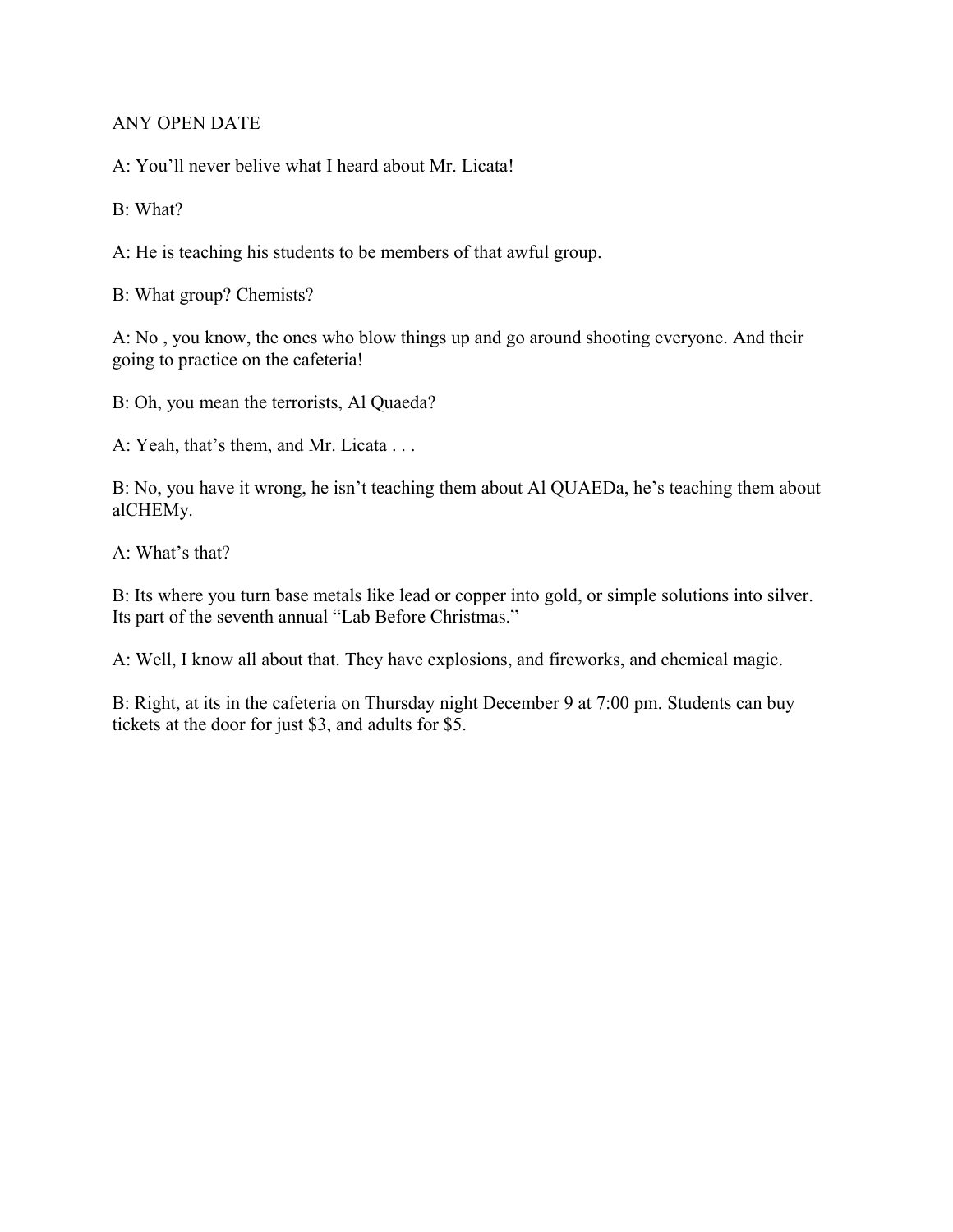TUESDAY, DEC 6

H: (singing) "Si—lent Night, Ho—"

A: Not Thursday night..

H: Not Thursday night what?

A: Not silent. In fact, it's supposed to be really loud.

H: Why is that night going to be so loud?

A: That is the night the AP Chemistry class is doing their explosions and demonstrations.

H: You mean, "The Lab before Christmas." The night of chemical magic, sparkling demonstrations, and colored fire.

A: Exactly. Its Thursday night, December 8 at 7:00 pm in the cafeteria.

H: Tickets are only \$3 for students and \$5 for adults, and you can buy them at the door.

A: See you there!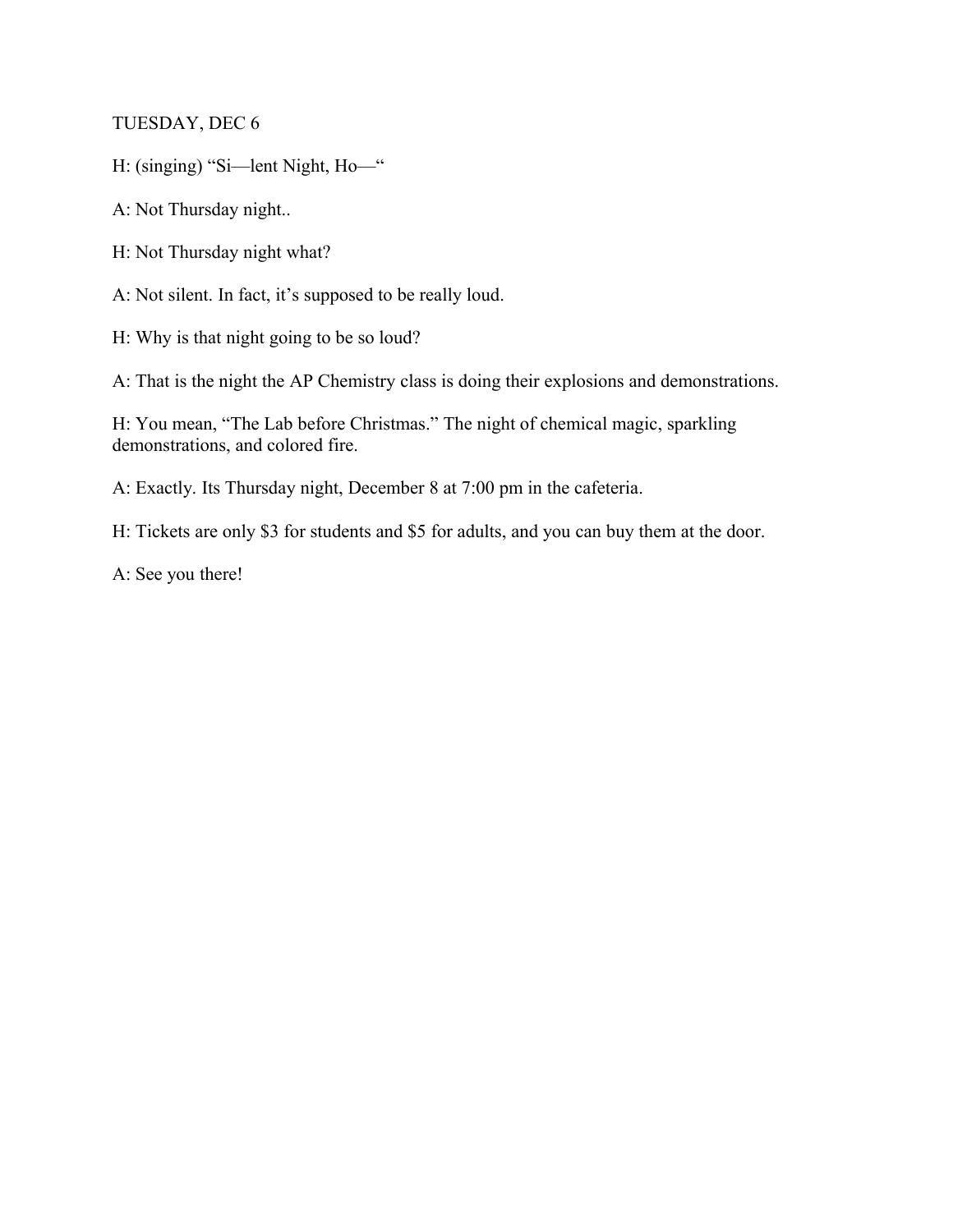WEDNESDAY – DEC 7

Student 1: I'm really looking forward to the big dog show tomorrow night at 7:00 pm. It's in OUR cafeteria.

Student 2: Big Dog Show?

Student 1: Yes, the "Lab-ra-dor Christmas."

Student 2: No, you dum-dum not the Lab-ra-DOR Christmas, its "The Lab BEFORE Christmas"

Student 1: Even better!

Student 2: That's right! The AP Chemistry class presents a night of chemical calamity. There'll be explosions, bright lights, crazy theater, and science!

Student 1: So its still tomorrow, Thursday, December 8 at 7:00 pm in the cafeteria?

Student 2: That's right. Tickets are sold at the door. Students \$3 and adults \$5.

Student 1: WOOF!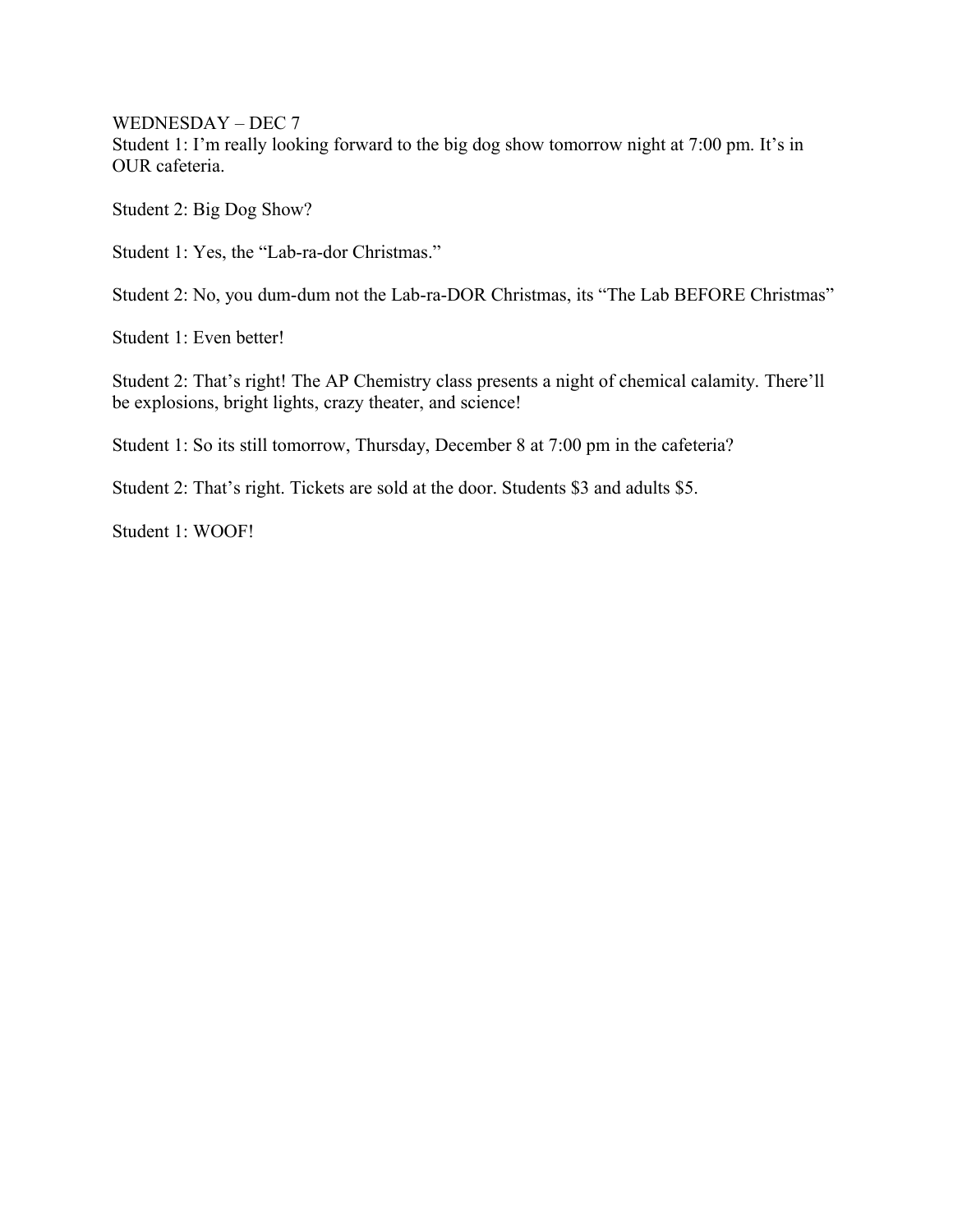## THURSDAY – DEC 8

- 1.: For me, chemistry represented an indefinite cloud of future possibilities which enveloped my life to come in black volutes torn by fiery flashes
- 2: What are you talking about?
- 1: "The Lab Before Christmas" of course. It will feature explosions and fireworks, and all kinds of chemical magic.
- 2: That's right Its tonight in the cafeteria at 7 pm.
- 1: Tickets are only \$3 for students and \$5 for adults.
- 2: I love chemists!